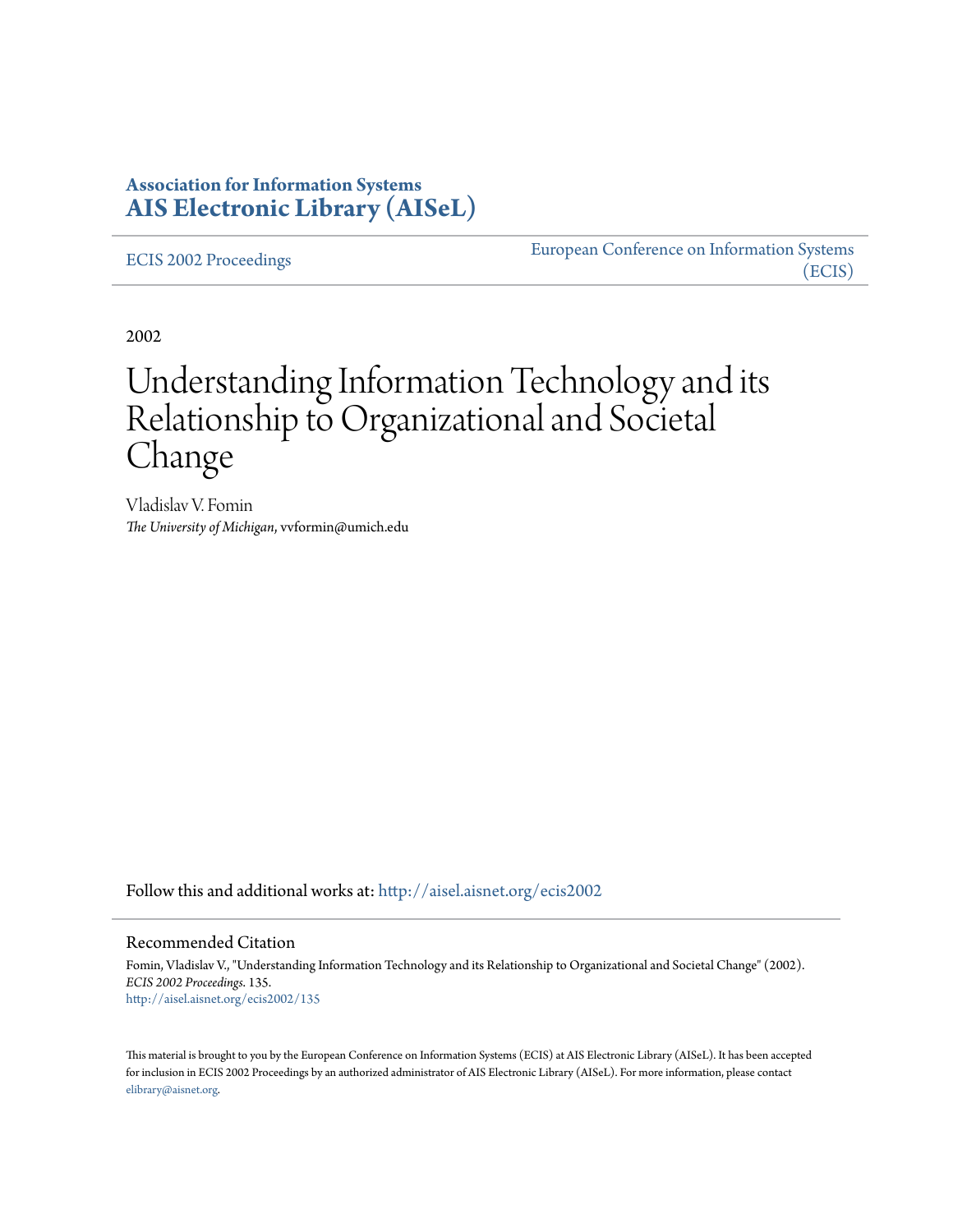## <span id="page-1-0"></span>**UNDERSTANDING INFORMATION TECHNOLOGY AND ITS RELATIONSHIP TO ORGANIZATIONAL AND SOCIETAL CHANGE**

#### **Vladislav V. Fomin**

School of Information The University of Michigan 300 West Hall 550 East University Avenue Ann Arbor, MI 48109-1092 USA email: vvfomin@umich.edu

#### **ABSTRACT**

*In recent years, IT scholars have adopted from historians of technology a social constructivist approach to study IT and organizational change. Actor-network theory has also shown to be a promising tool to analyze the complexity of the intricate relationships between technical and nontechnical aspects of change, and thus to serve as a framework for studies on IT and organizational change. In this paper we want to extend this argument by stating that the interdependence and influence of IT in the case of complex, networked, infrastructural technologies is not limited to that of organizational change, but has a broader scope that encompasses society as a whole. Thus, we want to explore how information technology is transforming our lives, and how to account for this transformation. We base our argument on an evaluation of the criticism voiced of social constructivist approaches to technology studies, and on our observations gleaned from studies of the development of cellular technologies in Europe.* 

#### **INTRODUCTION**

Today we are witnessing rapidly growing dimensions of Information and Communication Technology (ICT). A "wonder of the  $20<sup>th</sup>$  century" as often referred to in the headlines of the technology sections of popular magazines is mobile telephony. In many countries around the globe, the annual growth in the number of subscribers and penetration rates for mobile telephony is unprecedented. We speculate that when use of a particular technology reaches a substantial portion of the population, as in the case of Finland and Hong Kong with the penetration rates over 80%, that this technology has become transparent to the users. When referring to the transparency, Edwards (in press) characterizes mature technological systems as "ordinary and unremarkable to us as trees, daylight, and dirt" and as an inseparable element of modernity. At the moment, when the technology becomes transparent, the very meaning of technology changes – from once an innovation from the user's viewpoint, the system has become infrastructure (Edwards in press).

Infrastructures link together macro, meso, and micro scales of time, space and social organization, and thus inevitably transform our lives (Edwards in press). However, since infrastructures are transparent in their everyday use, this very transformation is only seen from a macro perspective of time. How, therefore, is it possible to overcome this "infrastructural blindness" and account for the impact of complex infrastructural technologies on our lives?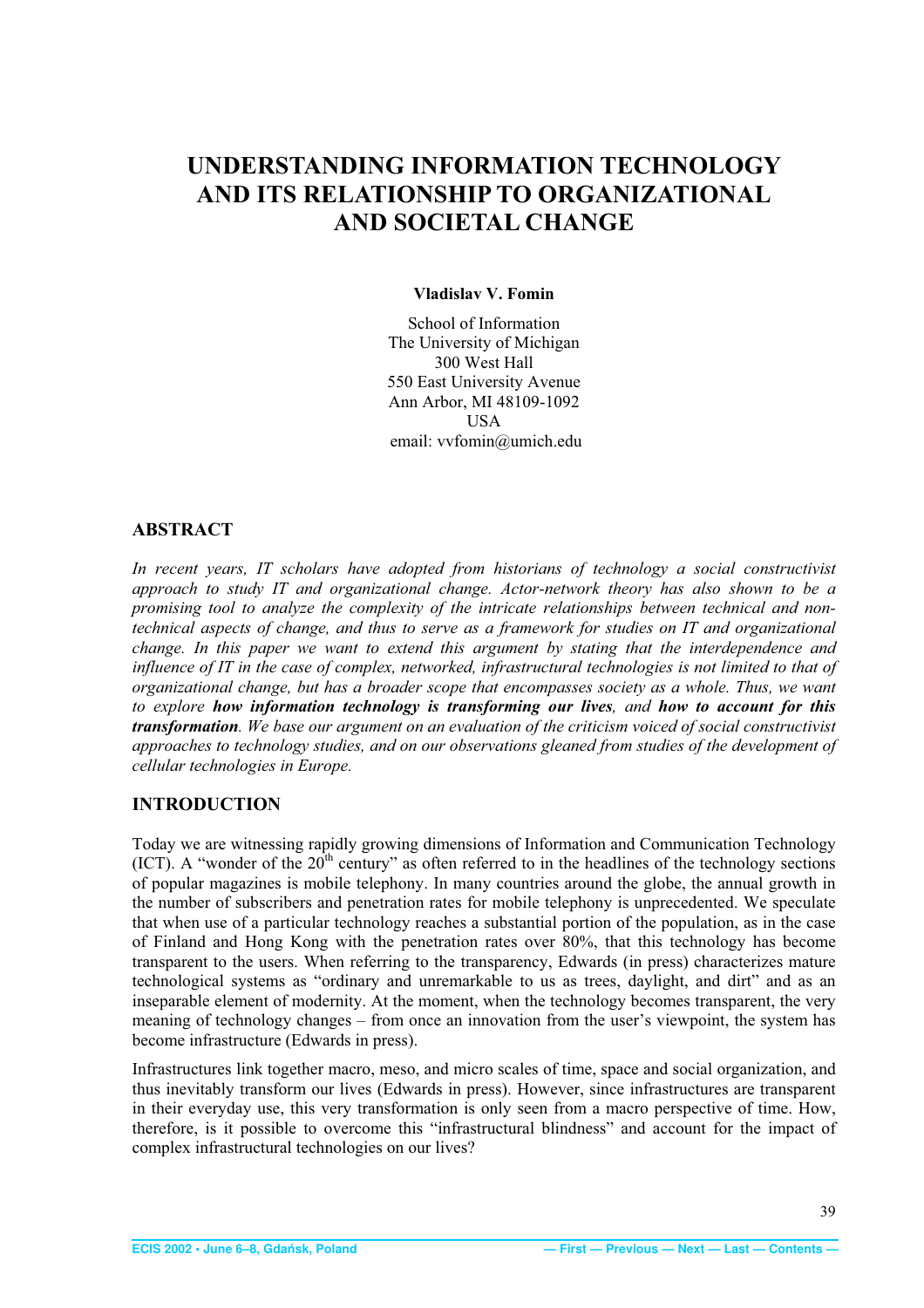#### <span id="page-2-0"></span>**RECEIVED THEORY**

Infrastructure has a pivotal role within IT in today's society. B2B systems and intranets are being built on existing infrastructures for compatibility reasons. In contrast to intra-organizational IS, where the systems' developers are controlling the system's development, in the infrastructural system, it is the infrastructure itself which dictates the rules, by imposing its standards on the new systems which are connected to it (Monteiro and Hanseth 1995).

One way of understanding infrastructure is within a social constructivist framework. This suggests that an infrastructure is a fundamentally relational concept. It becomes infrastructure in relation to organized practices and can be learned as part of membership in communities (Star and Ruhleder 1996, pp.112-113). Thus, to understand the build-up of an infrastructure, communities of practice must be identified and their social practices must be taken into consideration.

Traditionally, studies of Information Systems (IS) and Information Technology (IT) development are focused on the micro aspects of organizational development and change – a focus inappropriate for large-scale infrastructural systems. More relevant to our study, Bijker (1995) has called complex technological systems "*sociotechnical ensembles*" and put forward three possible approaches to address them: the systems approach, the actor-network [theory] (ANT) approach, and the social construction of technology (SCOT) approach.

*The systems approach* emphasizes the *macro perspective* on technological development. It uses a somewhat technological deterministic view, assuming that technologies during the course of their development acquire a *momentum*, that "seems to drive them in a specific direction within a certain autonomy" (Bijker 1995, p.250). Similar ideas, with respect to networked technologies, can be found in the works of Ciborra and Hanseth (1998), Hanseth et al. (1996) and Monteiro and Hanseth (1995). They agree that the installed base of technology, that is, the "basement" of infrastructure, can be cultivated to enable a seamless growth of the infrastructure. The notion of *economies of scales* helps us to understand how complex networked technologies can gain momentum through the increasing installed base. The systems approach sees the inventors and developers of the technology as "system builders and their associates" (Hughes 1993) and tries to understand their mutual relationships in the process of the system's buildup.

*Actor-network theory* (ANT) helps us to address the issue of the technological development process by looking at actors who posses enough power to change the direction in which technology develops at critical points. The power of actors is not something inherently individual in them, but originates from networks they can influence (Callon and Latour 1981). The ontology of power in the actor-network approach makes it possible to break away from the traditional *micro-macro divide*. The *principle of symmetry* is applied by ANT in such a way that it analyzes the human and non-human world in the same manner, and thus "the explanation of the development of sociotechnical ensembles involves neither *technical* nor *social reductionism*" (Bijker 1995, p.251). The notion of *translation* (Callon, Latour, and Rip 1986) is central to ANT. It is used to describe the changes taking place in sociotechnical networks, as a negotiation process between the involved actors. A successful translation stabilizes the network of actors and creates a base and commitment to go ahead with innovation. ANT itself is not an explanatory theory of actors intentions, but of the processes of acting. It "places the burden of theory on the recording, not on the specific shape that is recorded (Latour 1999; 1997). It assumes no *a-priory* explanatory theory for the phenomenon under investigation, thus allowing the use of a number of theories to explain phenomena.

*The SCOT approach* posits that artifacts are socially constructed. It addresses the principle of symmetry by introducing a notion of **"***interpretative flexibility***"** – an acknowledgement that the meaning of the same artifact can be seen differently by different social groups, thus making notions of success and failure arbitrary and wholly dependent on the particular standpoint of a particular social group. Pinch and Bijker (1984) introduce a descriptive model where technological artifacts are first *deconstructed*, that is, different meanings of the same artifact attributed by different social groups are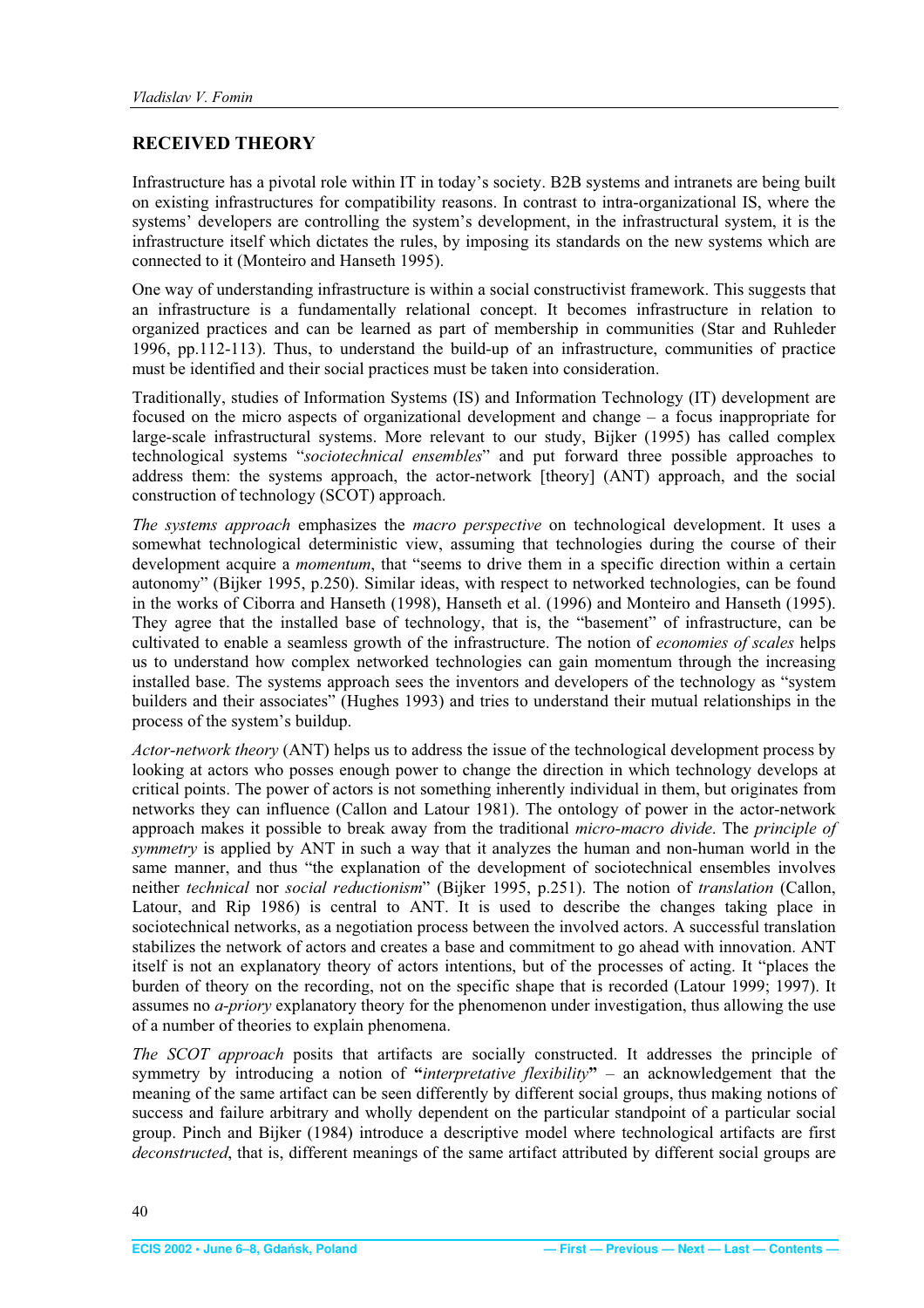<span id="page-3-0"></span>revealed. A process of reconstruction then takes place, where *social construction* has a crucial role in the stabilization of the artifact – relevant social groups come to understand it in a similar way. Social construction-deconstruction reminds us of Callon's translation – the creation of a common understanding among the actors involved.

Dynamic, evolutionary processes must be viewed over time in order to be clearly analyzed and understood. A view over time is particularly necessary when it is a question of attempting to understand how technological change is linked to social change and vice versa (Edwards in press). We have presented several theoretical approaches with relevance to the study of technology. The use of a single theory in studies of infrastructural technologies will not bring satisfactory results (Fomin and Keil 2000). A multidisciplinary approach has been previously suggested as appropriate for historical technology studies: "Given the wide range of concerns that technology assessment potentially embraces (technical, economic, social, political, cultural, and so on), a multidisciplinary approach is clearly essential" (Kranakis 1988, p.292).

To summarize the approaches proposed by Bijker, we suggest that the actor-network approach seems to be the most appealing for our purposes for it allows us to use multiple theories, while tracing the "seamless web" (Hughes 1986), the relations and dependencies between actors, and thus plotting a comprehensive story of, in our case, the development of cellular mobile communications, and how the technology has transformed our lives. "Following technology through its elaboration means recognizing that its proper object of study is neither society itself nor so-called social relationships but the very actor networks that simultaneously give rise to society and to technology" (Callon 1993, p.99).

None of the two other presented approaches should be rejected as inappropriate, as they help understand simultaneous macro level ecological evolution of the complex technologies and micro level activities of system builders, regulators, and users. Equipped with different approaches, it is easier to grasp the idea of infrastructural developments as networks in motion – socio-technical networks that continually span over time and space (Bijker 1995).

#### **RESEARCH METHODS**

A rich description of actor-networks is achieved through *network tracing*: "a network is not a thing but the recorded movement of a thing" (Latour 1997, p.9). Thus, instead of using actor-network theory, we use an actor-network tracing technique, or methodology. In order to trace a network, a comprehensive understanding of the processes underlying the technology development process is needed due to the path-dependant property of the technology. Different forms of practice, culture and norms are inscribed "at the deepest levels of design. Some are malleable, changeable, and programmable… Others… present barriers to users that may only be changed by a full-scale social movement" (Star and Griesemer 1989). The validity of our findings can be ascertained by asking whether they are a rich historical *record* of the processes that took place.

Evidence of the validity and richness of our work is shown by the large number of interviews conducted and archival materials collected in the undertaking of the presented case studies. An extensive literature review also helped to identify the directions of the theoretical propositions. Interviews with key personnel in the standardization process allowed us to obtain a first hand insight into the rationale and sequence of events. Furthermore, written documents, memos and public announcements were used to corroborate the findings from the interviews wherever possible.

#### **THE CASES OF CELLULAR MOBILE TELEPHONY**

#### **The past**

In 1953, a permanent body called the Nordic Council was set up by the governments of Denmark, Finland, Iceland, Norway and Sweden, to identify, study and recommend areas for co-operation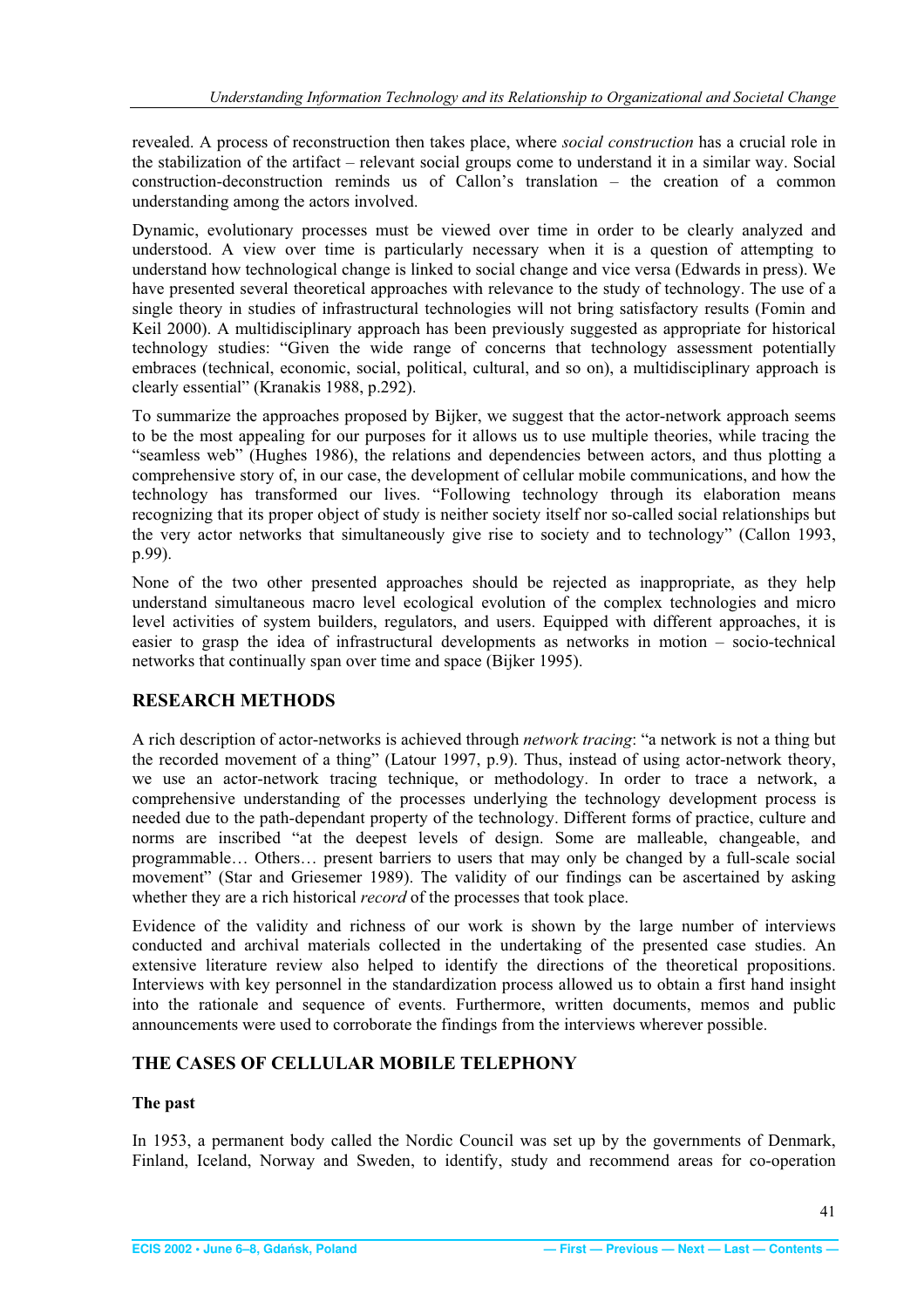<span id="page-4-0"></span>between the member states across a wide variety of matters. Telecommunications was identified early on as an obvious area for Nordic co-operation and the idea of creating a mobile telephony system was in the air since the beginning of the 1960's (Toivola 1992). This co-operation was fostered by both economic and cultural factors. Geography and the high level of telematic services required meant that for any one of the five Nordic countries to develop a mobile system alone was economically not viable. Cultural factors were prominent in that there existed a long established tradition of cooperation between Nordic countries. This tradition thus played an extremely important role in creating the Nordic Mobile Telephone (NMT) standard and the subsequent technological success. This Nordic spirit of co-operation gave every participating individual the motivation to present his own, his organization's and country's "voluntary" expertise to the open standardization arena that was based on a free flow of innovations, inventions, contributions, and experiences.

The importance of this spirit of co-operation in the establishment of the NMT was evident, for example, in the co-ordination required to establish a common spectrum allocation, as frequency allocations were and still are, subject to a countries own control and regulation. By contrast, in Japan and Germany where no co-ordination was needed between different states, the telephony systems developed didn't achieve the same level of success.

For example in 1979 – two years prior to the introduction of NMT – Japan's Ministry of Post and Telecommunications (MPT) started it's monopoly teleoperator's NTT mobile communications service in order to provide a service for high state officials – *amukadari<sup>1</sup>* . Neither the MPT nor NTT believed there was a large market for mobile communication services in Japan and thus agreed to set user fees at high levels. Their aim was to prevent users who could not afford the service from adopting it (Funk 1998, p.434).

A similar "preventive" attitude towards mobile communications existed in the beginning of the 1990s in Germany. A VP of Nokia Telecommunications recalls:

*I think this C-NET was more kind of Siemens' system, more kind of targeting for some kind of…I think Bundepost also thought that this is just a small niche market for the kind of high executives. And I think Finnish and Swedish PTT's, they had already in their minds …maybe it boils down to some kind of Nordic democratic way of thinking: it's not only for the high executives, it's maybe also for the at least [laughs] smaller executives, and maybe even to the man on the street.* 

The difference in the attitudes of designers resulted in a situation where the NTT system after more than a decade since it's introduction still had a very low penetration rate compared to it's Scandinavian "counterpart": 0.06% vs. 1.4% in 1986 (Funk 1998).

Along with introduction of NMT in 1981, a number of radio telephone systems were simultaneously introduced across Europe and the European cellular market became very fragmented. However, from the early years of the cellular era, and already in the 1980s a shared opinion existed among European PTTs that each European country would benefit from the introduction of a pan-European system (Toivola 1992). It resulted in the establishment of Groupe Spécial Mobile (GSM, later renamed to Global System for Mobile communications). The aim of GSM was to harmonize technical and operative specifications for a public mobile system on the 900 MHz frequency band. The creation of GSM would end the traditional European fragmentation and incompatibility in the mobile field (Mouly and Pautet 1992).

The development of GSM took approximately the same time as that of  $NMT - 10$  years. The first GSM network came into operation in Finland in 1991. Advances in technology and economies of scale drove the prices of handsets down, which in turn made them and the services offered affordable to a wider range of population (from businesspersons to blue collar workers, and to teenagers). Today, the GSM standard has the world's largest number of users when compared to other cellular telephony

<sup>&</sup>lt;sup>1</sup> Amukadari literally means descent from heaven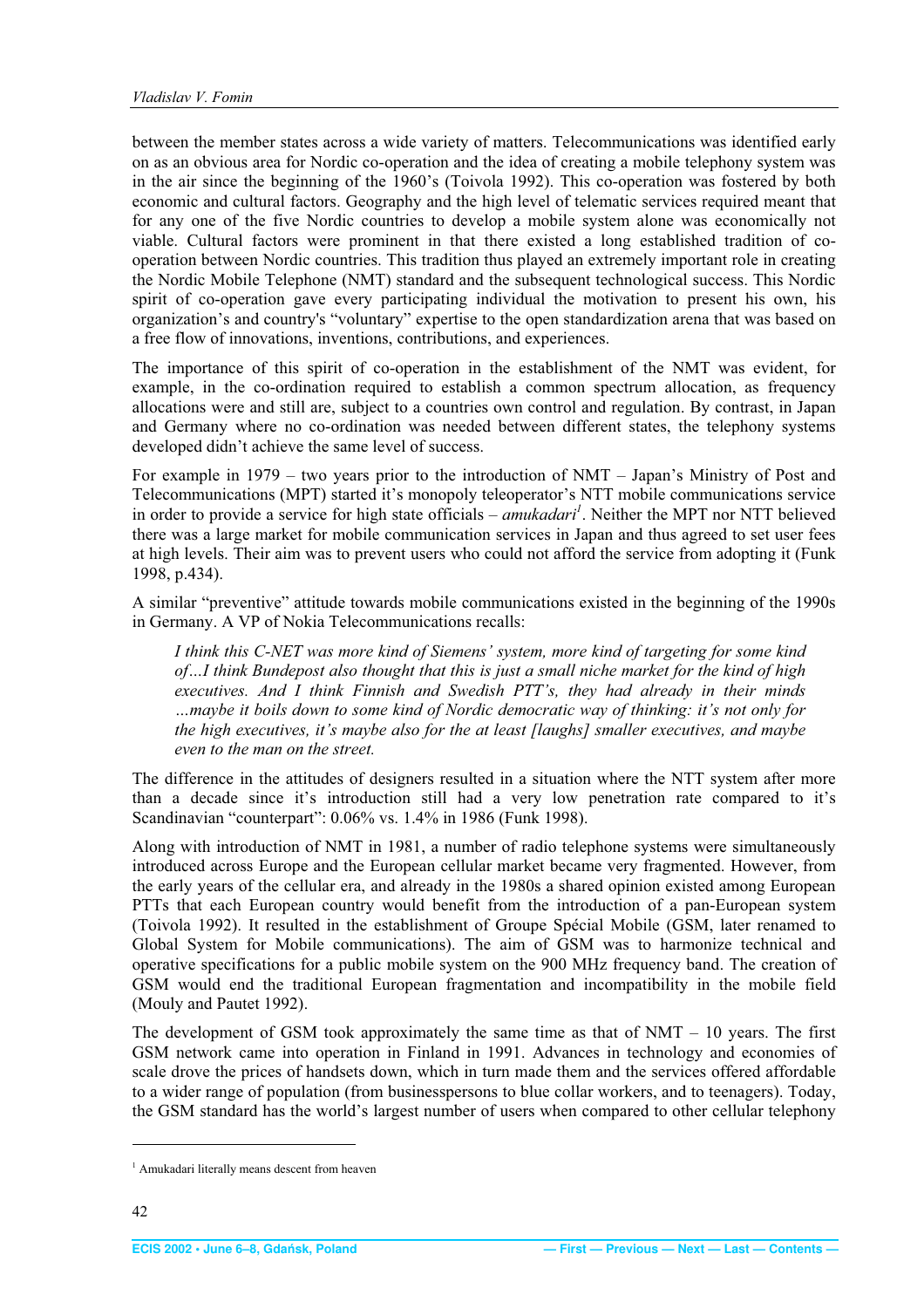<span id="page-5-0"></span>standards. The experience and knowledge acquired during the development of NMT had a significant role in the making of this success story. For example, we can speculate that the attitude that mobile telephony "is not only for the high executives, … and maybe even to the man on the street" has helped the designers of the system to create a system which eventually spread around the globe and changed the lives of people to the extent that "contemporary societies cannot function" without it (Edwards in press).

#### **The present**

#### **Transforming our lives**

In a special issue of Scientific American, Harvey (2000) writes: "imagine it's the year 2005, and you're in New York City on a business trip." The fiction that follows is an exciting adventure of a couple, whose date is mediated by uses of cellular devices. However, all the "hot & crazy" things that the actors of the story do in NY City in 2005, was already possible in the Nordic countries in 2001, using the GSM network's services.

In Finnish schools, while entering a classroom, a teacher will collect cellphones from her pupils. She does not want to be disturbed by phones ringing during the class. Neither does she want pupils cheating by having the answers received as a short message on their phones. Some schools are reported to have even installed cellphone detectors at the school entrance. This is simply because virtually everyone from the age of 11 upwards has got a cellphone. What is interesting to mention, is that young people are using cellular phones to a large extent for other than voice conversational purposes. Sending short messages (SMS) and downloading ring-tones has become an essential source of income for service providers. In Finland alone, the number of downloaded ring-tones in the year 2000 increased by almost 100% reaching 9m. At the same time, most of the 20m subscribers of NTT's DoCoMo's i-Mode service are reported to spend more time typing in messages and reading them, than talking on their phones. The lives of ordinary people in Europe and Japan therefore have been transformed with the advent of cellular technology.

#### **Transforming organizations**

Cellular technology has not only changed our lives. It has changed business organizations too. Elstrom et al. (1998) report that incumbent operators are loosing business to new telecommunication firms. AT&T's executive vice president calls this ongoing trend "the paradigm switch" (Elstrom et al. 1998). Furthermore, as we know, Europe and Japan are preparing for the advent of a new generation of cellular technology (3G) which will bring to customers access to converged networks: voice, high speed data, and video simultaneously plus the advantage of mobility!

This introduction of 3G cellular telephony in October 2001 in Japan and 2003 in Europe is a real challenge to wireline operators – opening vast resources of converged networks and high data transfer rates to subscribers of the 3G network at affordable rates. Why would one need a fixed line telephone, if one could get all the services offered by wireline operators plus much more, at high speed coupled with the advantage of not being tied to a physical location if using a cellular telephone?

Increasingly, the major manufacturers such as Nokia and Ericsson, see the mobile Internet as their near future. While Nokia has sold more than 1m of its 7110 WAP phones, Ericsson has been chosen as a supplier for 3G contracts in a number of countries.

This convergence of mobile telephony and the Internet is crucial to the development of the IT sector (Brown-Humes 2000): "The emergence of this sector has been an extremely welcome development in Finland, not least because it has given the country an important third leg to balance its traditional dependence on pulp and paper and engineering". Companies like Ericsson and Nokia have provided something important for small Nordic countries – they have made sure that Sweden and Finland are known globally.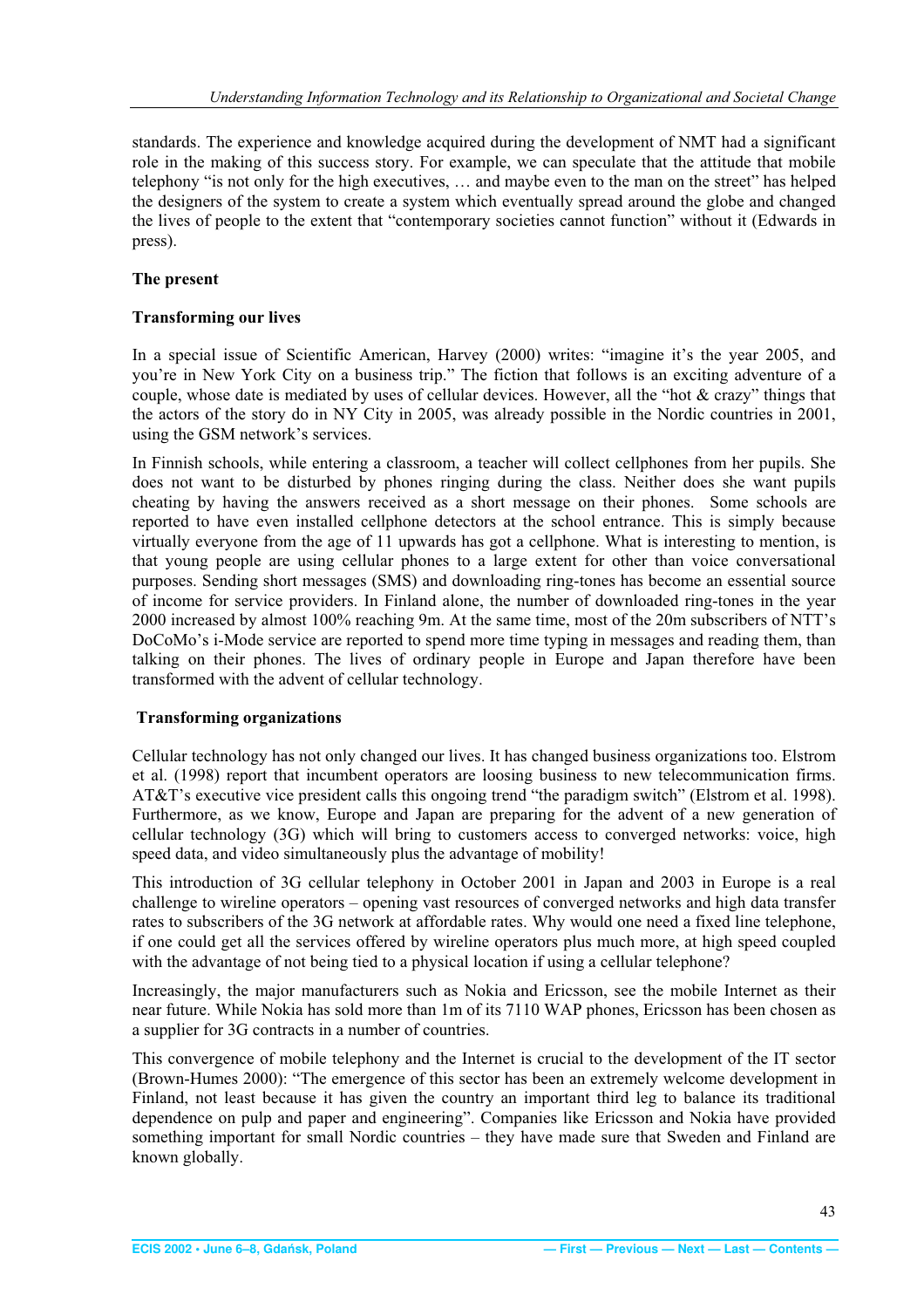#### <span id="page-6-0"></span>**CHALLENGES IN STUDYING THE IMPACT OF IT**

When following technology through its elaboration and early deployment, a micro scale perspective of time and social organization is appropriate, whether it be an intra-organizational IS or large-scale IT under investigation. The path- and choice-dependence of complex technologies suggests that the use of a micro scale of time and social organization alone, although appropriate for traditional IS/IT studies, is not viable when studying infrastructural technologies. In this section we want to stress the issues to be considered when studying complex IT's and their impact on society and organizations. In the introduction, we quoted Kranakis (1988), who suggested that the assessment of [large-scale complex] technology potentially embraces wide range of concerns, including technical, economic, social, political, and cultural. Following, we reflect on each of these concerns.

#### **Social**

Winner (1993), criticized actor-network and SCOT perspectives for not considering the impact of technology on society. Bijker (1995), attempted to address this issue with the introduction of his concept of a "technological frame", where a particular technology would directly structure the interaction between relevant social groups and vice versa. The concept "forms a hinge in the analysis of sociotechnical ensembles; it is the way in which technology influences interaction and thus shapes specific cultures" (Bijker 1995, p.252). This however, still leaves open to debate question regarding the actual nature of different social groups; "Who says what are relevant social groups and social interests? What about groups that have no voice but that, nevertheless, will be affected by the results of technological change?" (Winner 1993).

Nonetheless, we agree with Hughes's (1986) suggestion, that actor-network theory can be used to conduct a sociotechnical historical study irrespective of the above, because actor-network theory traces the interactions between actors regardless of their status and so the question of relevance doesn't arise. As technology itself is an actor, not only "inventors, engineers, managers, and financiers who have taken a lead in creating and presiding over technological systems show a way of grasping the seamless web" (Hughes 1986, p.285), but also vice versa.

#### **Economic**

Layne (2000, p.353) gives an example of "the technological fix" that "seeks to use the power of technology in order to solve problems that are nontechnical in nature". From this point of view, the NMT and GSM systems can be seen as technological fixes designed in response to broader economic or political events or issues, such as The Treaty of Rome and growing globalization. Technological systems form a part (sometimes a very significant one) of a country's economy. This has been especially evident in the recent spectacle of frequency spectrum auctions for the 3G systems in many European countries.

|                      | $R&D$ in ICT (million<br>PPP USD) | R&D/value added for<br>ICT $(\% )$ | (R&D)<br>in<br>total<br>business<br>sector<br>(million PPP USD) | Share of ICT R&D in<br>total business sector<br>$(\%)$ |
|----------------------|-----------------------------------|------------------------------------|-----------------------------------------------------------------|--------------------------------------------------------|
| Finland              | 962                               | 15.7                               | 1'887                                                           | 51.1                                                   |
| Norway               | 324                               | 6.3                                | 1'111                                                           | 29.2                                                   |
| Sweden               | 1'427                             | 12.1                               | 5'123                                                           | 27.9                                                   |
| Denmark              | 329                               | N/A                                | 1'558                                                           | 21.1                                                   |
| <b>United States</b> | 59'916                            | 10.3                               | 157'539                                                         | 38.0                                                   |

**Table 1. R&D investments in the ICT sector. Source: (OECD 2000)**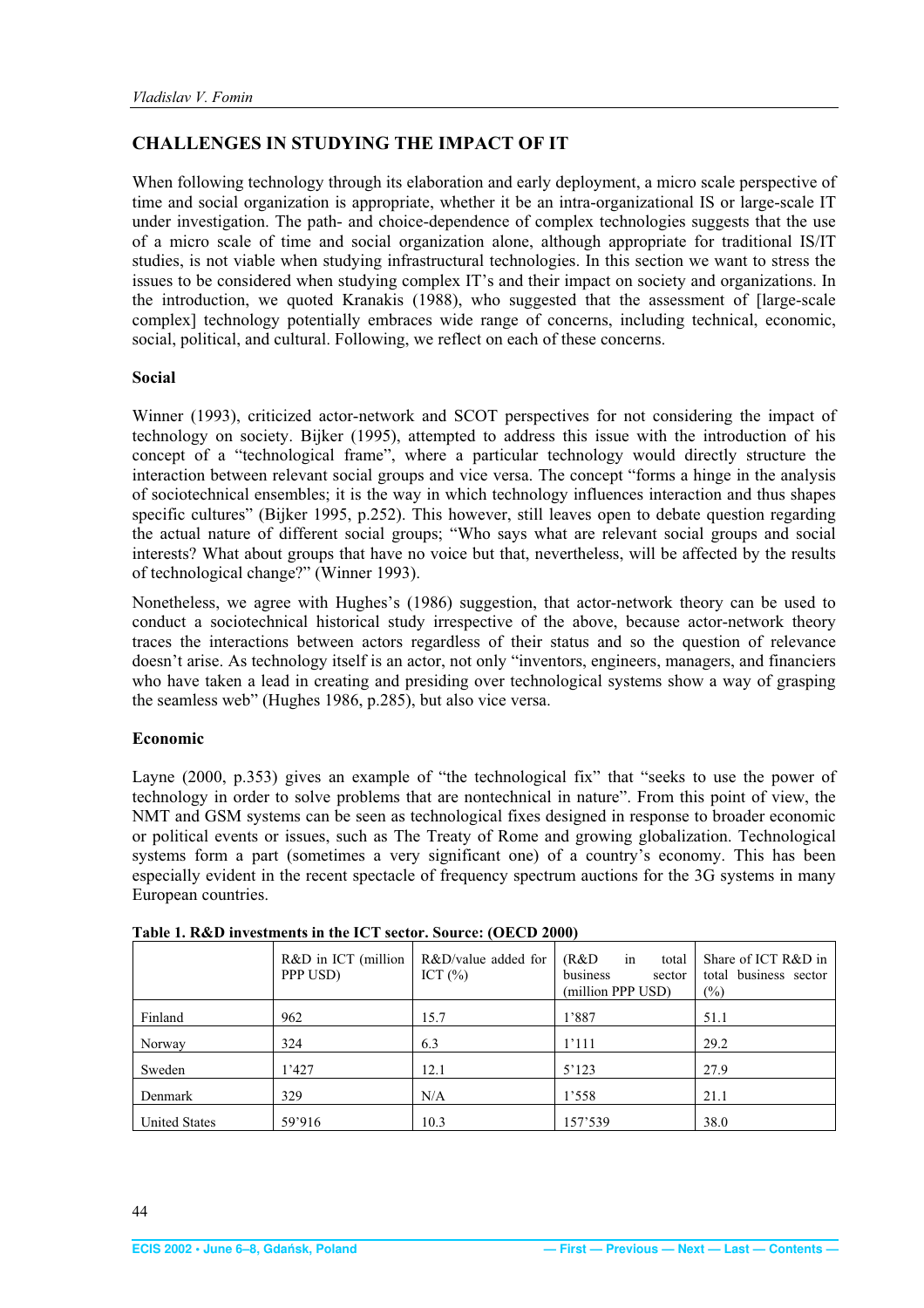<span id="page-7-0"></span>Irrespective of whether national and global technologies are a source of income or spending for a nation-state when implemented, they first have to be developed. Howells (1990, p.275) stresses that increasing attention by policy makers has been focused on research and technology as a means to stimulate and expand national economies. High R&D investments foster the growth of technological systems, which in turn either directly (Table 1, Figure 1) or indirectly (as in the case of the spectrum allocation auctions in Europe) bring economic benefits to companies and/or nation-states.



**Figure 1. Stock prices of mobile handset manufacturers** 

#### **Political**

We are studying technologies, which although they might have been developed in the lab of a single organization, cannot be utilized without appropriate legislative actions. The special thing about mobile technology is that it uses the radio spectrum  $-$  a scarce and strictly "regulated" resource in any country. Mindful of the importance of "relevant social groups", we realised that actors representing legislative bodies needed to be taken into account in our studies. If regulatory legislation is influential, then the design of the device will reflect this. Technical artifacts will always reflect the socioeconomic background or environment in which they exist (as in the case of NTT in Japan vs. Nordic democracy), in this way the "so-called social and political backgrounds are embodied in the technology" (Hughes 1986, p.290). Politics is not only an attribute of legislative bodies. Kumar et al. (1998, p.200) write that organizations can be considered as a forum of political activity where actors are engaged in conflict, intrigue, and negotiation based on their private interests. Consequently, power and politics become key concepts, where the interplay of conflicting objectives and the operation of supposedly "non-rational" choice processes determine the consequences of technology.

Inter- and intra-organizational political processes can be seen as a trans-national phenomenon, as technologies rarely stay within boundaries of sovereign states. Ancarani (1995, p.654) points out an interesting implication of globalization, stating that the emergence of great multinational corporations has affected world politics. These new actors "by vigorously challenging the authority of the nationstates, may compel governments to adjust their policies."

We can see this situation clearly in the case of GSM, where an EU directive was issued to force EU countries to allow GSM handsets to be used freely, despite these countries' own regulations. In Greece for example, radio receivers and transmitters were strictly controlled as a potential threat to national security. As a member of the EU however, Greece had to comply with the directive, and the use of cellular telephones became possible.

Ancarani (1995, p.656) emphasizes the issue quoted above: "growing interdependence means that increasingly a variety of issues cannot be addressed, let alone solved, on a national basis. They require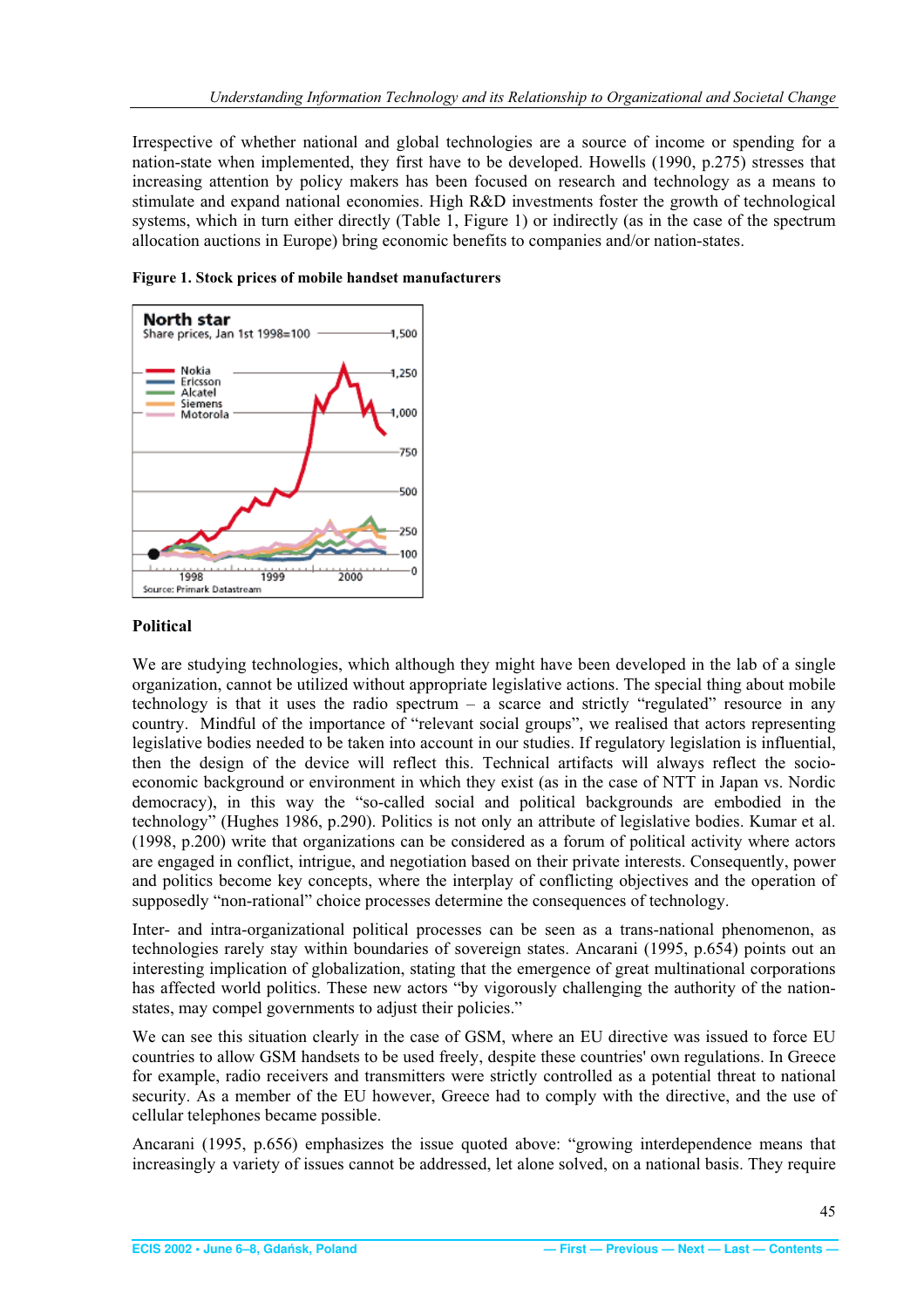<span id="page-8-0"></span>a wider approach and deserve ample international agreements, effective control and management activities, and huge allocations of resources." This quotation very well depicts the environment, in which the GSM standard has been developed. International coordination was needed and crucial at some points. To an even greater extent this coordination and steering is required in the development of the 3G cellular systems. The dilemma however of the political situation characterized by the term "globalization" is that countries are trying to preserve their national freedoms and at the same time benefit from international interdependence (Ancarani 1995, p.659). This contradictive endeavor is reflected in the design of the technological systems these countries cooperatively develop. "States are responsible for guaranteeing strategic resources such as science and technology, because of their high vo1ati1ity, through setting up costly infrastructure and selected policies" (Ancarani 1995, p.655).

#### **Cultural**

Does the culture of a particular actor determine her behavior? How does the social constructivist approach deal with the issue of culture in studies of technology? (Winner 1993), critically argued, that "insofar as there exist deeper cultural, intellectual, or economic origins of social choices about technology or deeper issues surrounding these choices, the social constructivists choose not to reveal them." We overcome this criticism by including cultural and political aspects in our study. We do not regard actors as having homogenous patterns of behavior, but as having a possibility to bias the "standard" decisions depending on their cultural, political, intellectual or other considerations. Lets not understate the significance of the cultural aspect. "Just as the addition of "gender" to anthropological (and other social) theorizing meant more than "add women and stir," the inclusion of a broader understanding of "culture" in Science and Technology Studies is transforming some of the fields fundamental understandings of where and how technoscience is produced" (Layne 2000, p.369). The importance of the cultural issue in technology studies has been shown by Kumar and his colleagues (1998). Results of a case study on inter-organizational information systems revealed that technoeconomic and socio-political perspectives are insufficient to provide an explanation of the failure of the studied system, and that a culture of actors plays an important or even a crucial role. "While economic, technical, informational and logistical elements of the bond may be self evident in industrial networks, the relevance and significance of non-economic dimensions such as social or legal dimensions are mainly culture specific"(Kumar, Dissel, and Bielli 1998, p.214).

#### **CONCLUSION**

In this paper we aimed at bringing to the reader's attention important issues to be considered when studying the impact of IT on society and organizations. We show that while multiple explanatory theories are needed to interpret the findings (Kranakis 1988; Fomin and Keil 2000), obtaining a rich historical record of complex "sociotechnical ensembles" (Hughes 1986) can be achieved by deploying actor-network theory.

In this paper we tried to show that understanding complex infrastructural technologies requires abandoning a single-theory and single-scale approaches. On the early stages of technological development, a micro perspective of time and social organization is helpful in studying the "system builders", their relationships, and interrelatedness with the technological system. The elements of "*circulatory system*" (Latour 1999, pp.99-100) required to be brought into the discourse of the technological development – alliances, public representation, enrolment of colleagues, and inscribing nonhuman artifacts – all can be studied from a micro perspective. As the circulatory system is in place and actor-network stabilized, the technological system with a time gains momentum, reaches the level of autonomy (See Figure 2). It becomes infrastructure, transparent to the end user. Infrastructural blindness is caused by inability of an end user to grasp the scale of technology from a micro perspective due to its complexity, ubiquity, and past history. The scale has changed from micro- to meso-, and to macro scale of organization and time. And while the users of technology are doomed to remain "blind", scholars may not be so. Understanding becomes a skill of maneuvering between the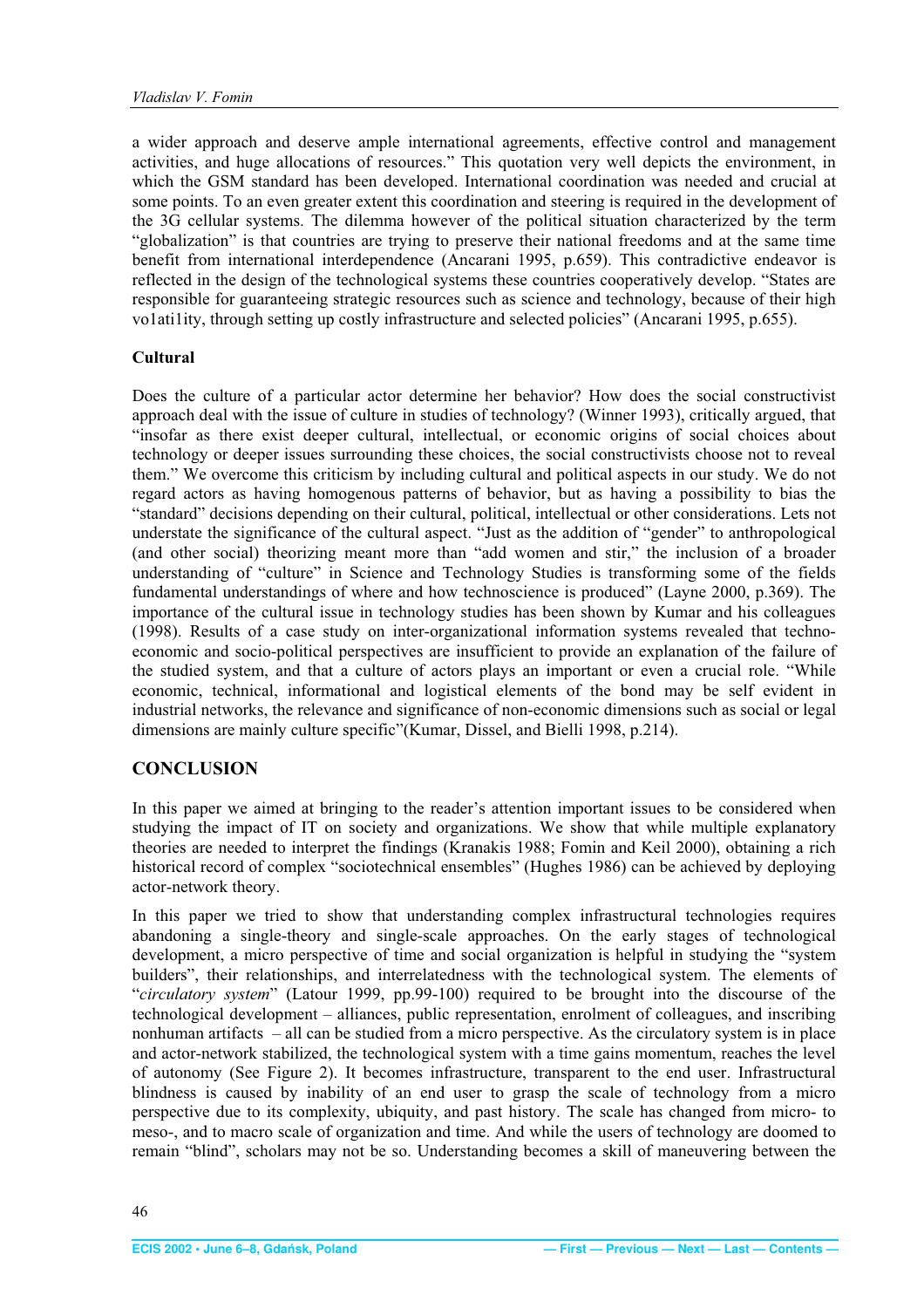<span id="page-9-0"></span>scales, transcending them, while still tracing the actor-networks in motion using Latourian circulatory system.





#### **REFERENCES**

- Ancarani, V. (1995). Globalizing the World: Science and Technology in International Relations. In *Handbook Of Science And Technology Studies*, edited by Jasanoff, S., E.Markle, G., Petersen, J. C. , Pinch, T. Sage Publications London.
- Bijker, W. E. (1995). Sociohistorical Technology Studies. In *Handbook of Science and Technology Studies*, edited by Jasanoff, S., E.Markle, G., Petersen, J. C. , Pinch, T. Sage Publications London.
- Brown-Humes, C. Access (2000). World dances to a Scandinavian tune [WWW]. Financial Times 2000 [cited May 11 2000]. Available from http://www.ft.com/ftsurveys/industry/sc229d2.htm.
- Callon, M. (1993). Society in the Making: The Study of Technology as a Tool for Sociological Analysis. In *The social construction of technological systems: New directions in the sociology and history of technology*, edited by Bijker, W. E., Hughes, T. P. , Pinch, T. J. MIT Press Cambridge.
- Callon, M. , Latour, B. (1981). Unscrewing the big Leviathan: how actors macro-structure reality and how sociologists help them to do so. In *Advances in social theory and methodology. Toward an integration of micro- and macro- sociologies*, edited by Knorr-Cetina, K. , Cicourel, A. Routledge and Kegan Paul London.
- Callon, M., Latour, B. , Rip, A., (eds). (1986). *Mapping the Dynamics of Science and Technology*. Macmillan, Basingstoke.
- Ciborra, C. U. , Hanseth, O. (1998). Towards a Contingency View of Infrastructure and Knowledge: an Exploratory Study. In *Proceedings of the 19th Annual International Conference on Information Systems (ICIS)*, Hirscheim, R., Newman, M. , DeGross, J. I., (eds). December 13-16, Helsinki, Finland, 263 - 272.
- Edwards, P. N. (in press). Infrastructure and Modernity: Scales of Force, Time, and Social Organization in the History of Sociotechnical Systems. In *Technology and Modernity: The Empirical Turn*, edited by Brey, P., Feenberg, A., Misa, T. , Rip, A. MIT Press Cambridge, MA.
- Elstrom, P., Reinhardt, A., Jackson, S. , Yang, C. Access (1998). Telecom's New Trailblazers [WWW]. Business Week 1998 [cited Apr. 6 1998]. Available from http://www.businessweek.com/1998/14/topstory.htm.
- Fomin, V. V. , Keil, T. (2000). Standardization: Bridging the Gap Between Economic and Social Theory. In *Proceedings of The Twenty First International Conference on Information Systems (ICIS 2000)*, Orlikowski, W. J., Weill, P., Ang, S., Krcmar, H. C. , DeGross, J. I., (eds). December 10-13, Brisbane, Australia, 206-217.
- Funk, J. L. (1998). Competition between regional standards and the success and failure of firms in the worldwide mobile communication market. *Telecommunications Policy*, 22 (4/5), 419-441.